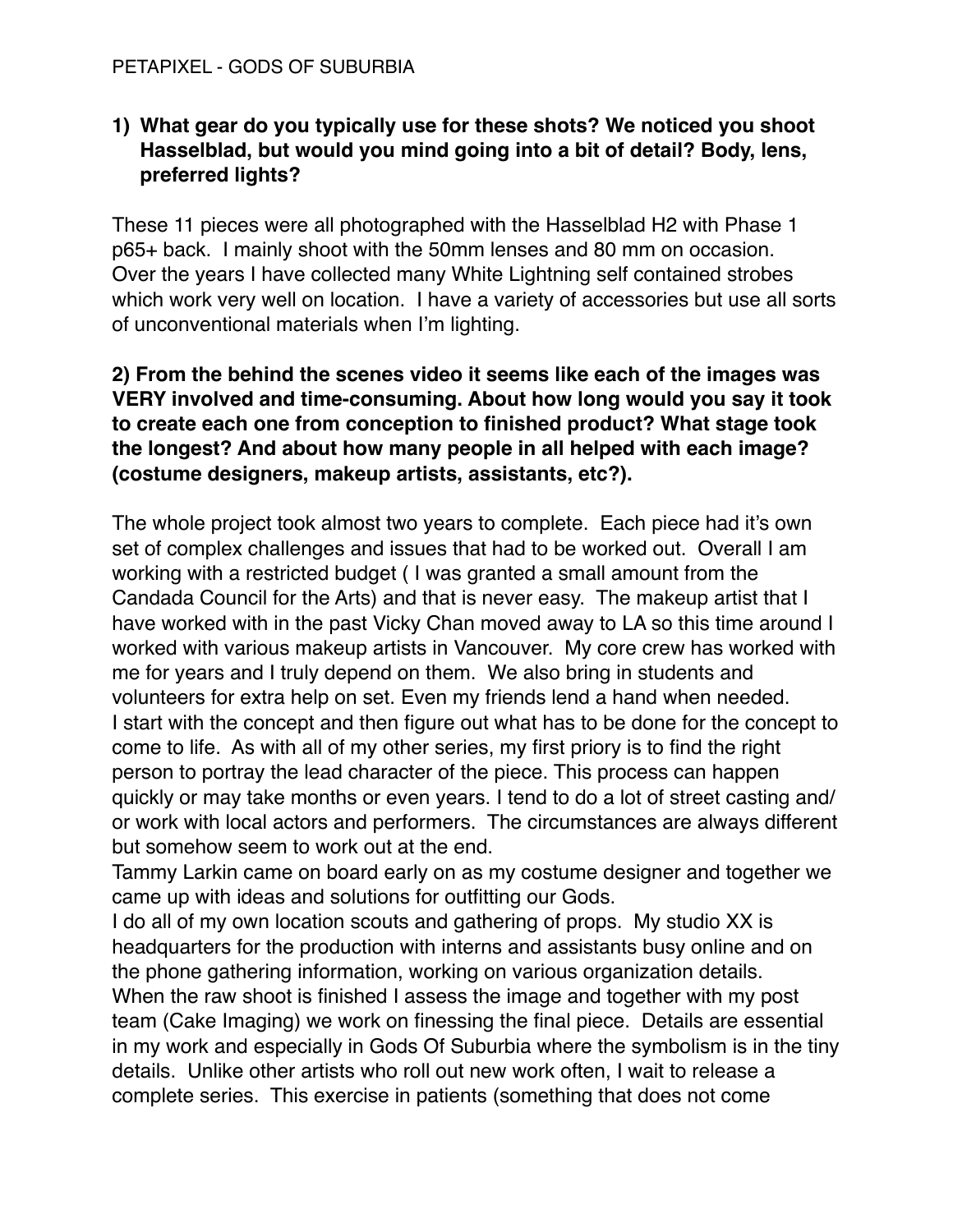naturally to me) gives me time to ponder and enhance the narrative within each piece.

# **3) Which of the images posed the greatest challenge for you? How so/why?**

Every image is a challenge to produce. As I mentioned earlier I am working with tiny budgets and each time have to find a way to bring people on board and to get them excited about something that does not yet exist. I strive to find the right locations and there is always the disappointment of it falling through for one reason or the other. Take Buddha and Darwin for example. I had to convince a local designer supermarket to allow me to shoot during working hours, when the subject matter was clearly critical of the market itself. We had to find a way to work around that and finally was granted permission to shoot at a competitor's market. This took months to organize. There are strict rules in regards to photographing in a functioning casino and making this happen seemed fruitless at first. In this case I personally made lots of calls and utilized my connections, friends, acquaintances etc…My years of experience as an editorial shooter taught me how to communicate well with those who have the power to make things happen.

### **4) Any interesting anecdotes from shooting this series? We imagine there had to be at least a few weird looks doled out when you're standing next to deity in public…**

Yes my subjects are clearly iconic and recognizable, from Disney Princesse to Barbie and Ken and now to Gods and Deities. When these characters are out in public people in Vancouver just assume that we are shooting a movie (as there is much of that here).

-Christian who played 'Ganesh' had to endure an hour in a head cast (for the elephant head) and later told me that he is claustrophobic.

-Xenu was portrayed by the tallest man in Vancouver 7foot

Most of the drama students at the high school that I used for Muhammad didn't show…so a few of the kids are actually crew.

-We were given permission to shoot in a house scheduled to tear down but when we got there it was locked…so we had to break in…that was fun.

-Darwin is my husband's uncle and the extras include other family members including my mother.

-I collected the birds from wild life photographers around the world.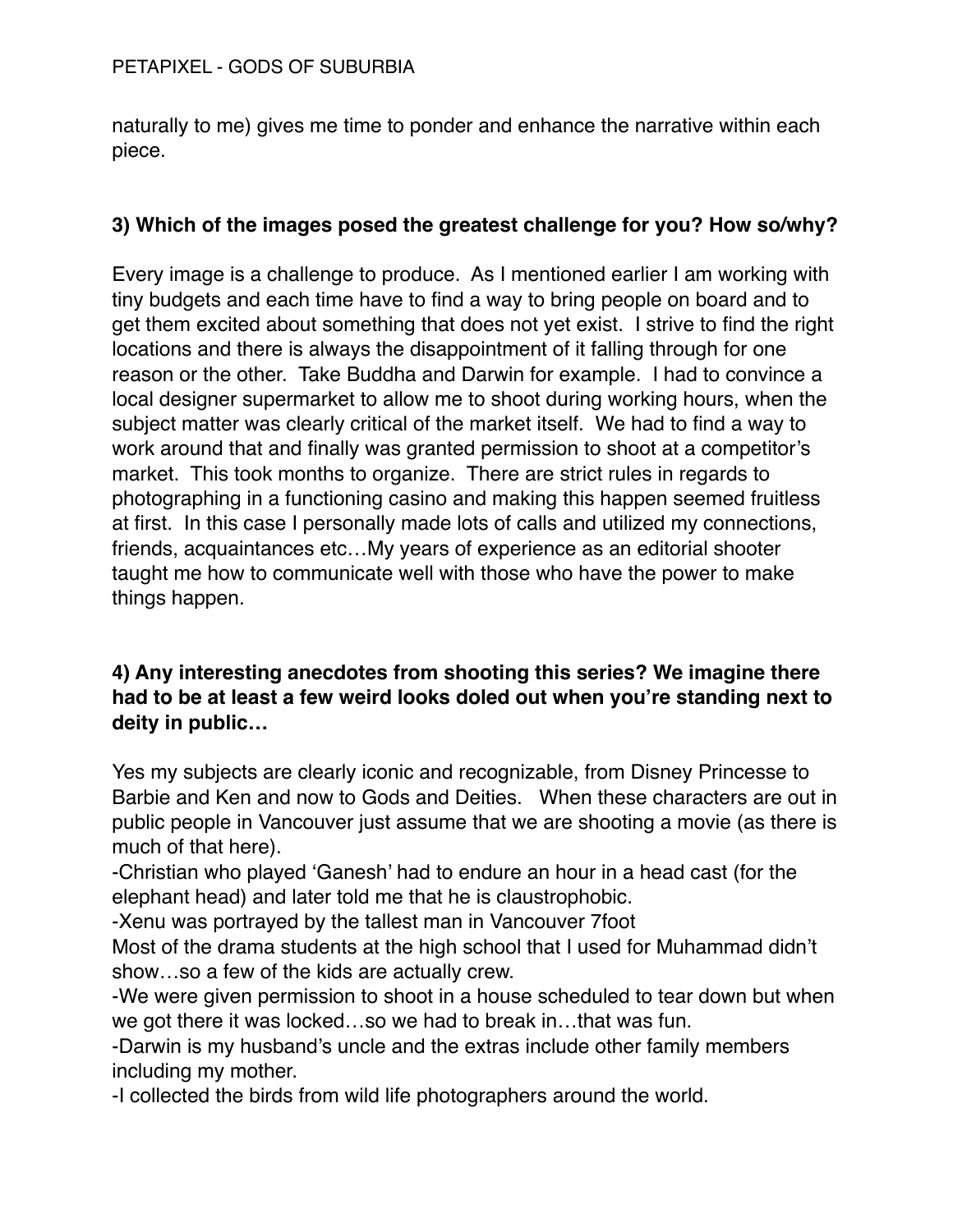-Jason who portrayed Jesus is a well know actor and has performed in some well known films.

-Trisha who is Lakshmi is actually a well known clothing designer and at the same time just released her line called embracing the Goddess within

-I asked kids from my daughter's class to be in the Ganesha piece. My daughter Jordan is skipping rope.

-Satan is my fitness instructor and Grandma is actually my husband Jonas' grandmother.

-I bought most of the elements for the Lakshmi costume while in India on a residency.

-Shooting the Last Supper in Canada's poorest postal code was not an easy task…every time I turned around some props would be missing or moved as people would walk up and just grab a beer from the set.

-Craigslist is essential in my process!!!

**5) Each photograph in Gods of Suburbia (and your previous work) has a very distinct feel to it… these beings — whether they're fairy princesses or deities — whose otherwordly glow is being encroached upon by the darkness of the reality surrounding them. How much time to do you spend in post honing that look? Any secrets/tricks of the trade you'd be willing to share?**

I've been shooting for over 22 years and until recently (8 years) most of my work was more documentary with no elements of PS or retouching. When I moved towards Pop surrealism, portraying these supernatural characters, my visual language and storytelling techniques morphed into what you see today. This mainly because I had to create much from very little. Perhaps if I had unlimited budgets I would work differently?

For Gods I collaborated with Cake to create custom 'Glows' for each character. This was a fine balance as too little would not be noticeable and too much would look cheesy.

Also as I mentioned above my process for Gods was unique in that I built on the narrative with the help of post.

**6) Any advice to aspiring photographers who would like to be doing what you're doing? I know this is a generic question but I think it's one our readers always enjoy hearing the answer to.**